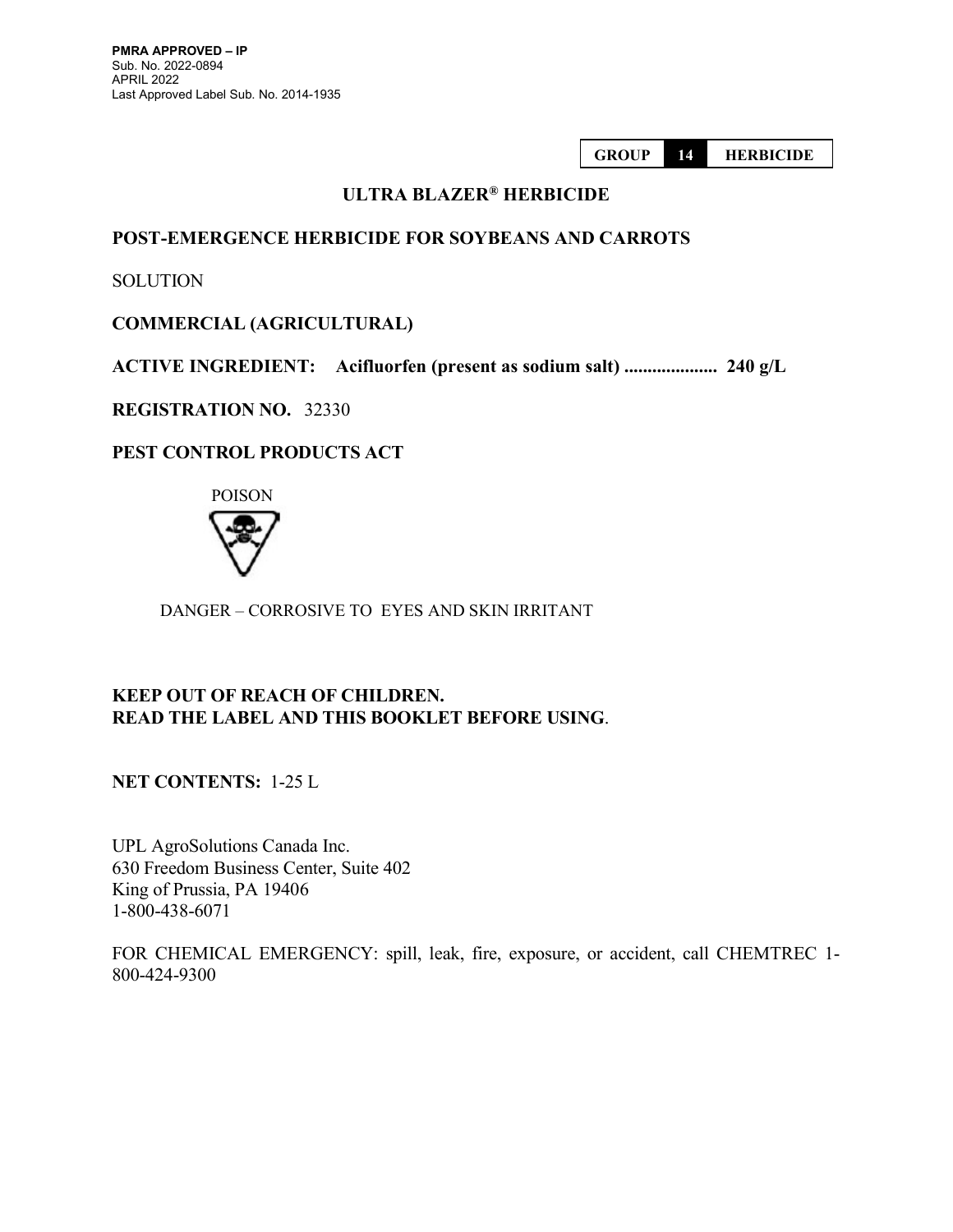# PRECAUTIONS

# KEEP OUT OF REACH OF CHILDREN.

- 1. Harmful if swallowed
- 2. CORROSIVE to the eyes. Causes skin irritation. DO NOT get in eyes or on skin. Harmful if inhaled. Avoid inhalation of vapour or spray mist.
- 3. Wear coveralls over a long-sleeved shirt and long pants, chemical-resistant gloves, socks and chemical-resistant footwear during mixing, loading, application, cleanup and repair.
- 4. Wear goggles or a face shield during mixing, loading, cleanup and repair.
- 5. A respirator with a NIOSH-approved organic-vapour-removing cartridge with a prefilter approved for pesticides OR a NIOSH-approved canister approved for pesticides is recommended during mixing and loading operations.
- 6. Wash hands and face thoroughly after handling and before eating, drinking, smoking or using the toilet.
- 7. Store and wash all protective clothing separately from household laundry. Wash in detergent and hot water before reuse. Wear freshly laundered clothes daily.
- 8. Clean application equipment thoroughly after use, taking care not to contaminate domestic or irrigation water, lakes, streams or ponds.
- 9. Apply only when the potential for drift to areas of human habitation or areas of human activity (houses, cottages, schools and recreational areas) is minimal. Take into consideration wind speed, wind direction, temperature inversion, application equipment and sprayer settings.
- 10. It is recommended that this product not be applied in a way that will contact workers or other persons, either directly or through drift. Only handlers wearing personal protective equipment may be in the treatment area during application.

| In case of eye contact: | Hold eye open and rinse slowly and gently with water for 15-   |  |  |
|-------------------------|----------------------------------------------------------------|--|--|
|                         | 20 minutes. Remove contact lenses, if present, after the first |  |  |
|                         | 5 minutes, then continue rinsing eye. Call a poison control    |  |  |
|                         | centre or doctor for treatment advice.                         |  |  |
| If on skin or clothing: | Take off contaminated clothing. Rinse skin immediately         |  |  |
|                         | with plenty of water for 15-20 minutes. Call a poison control  |  |  |
|                         | centre or doctor for treatment advice.                         |  |  |
| If swallowed:           | Call a poison control centre or doctor immediately for         |  |  |
|                         | treatment advice. Have person sip a glass of water if able to  |  |  |
|                         | swallow. Do not induce vomiting unless told to do so by a      |  |  |
|                         | poison control centre or doctor. Do not give anything by       |  |  |
|                         | mouth to an unconscious person.                                |  |  |
| If inhaled:             | Move person to fresh air. If person is not breathing, call 911 |  |  |
|                         | or an ambulance, then give artificial respiration, preferably  |  |  |
|                         | by mouth-to-mouth, if possible. Call a poison control centre   |  |  |
|                         | or doctor for further treatment advice.                        |  |  |

# FIRST AID INSTRUCTIONS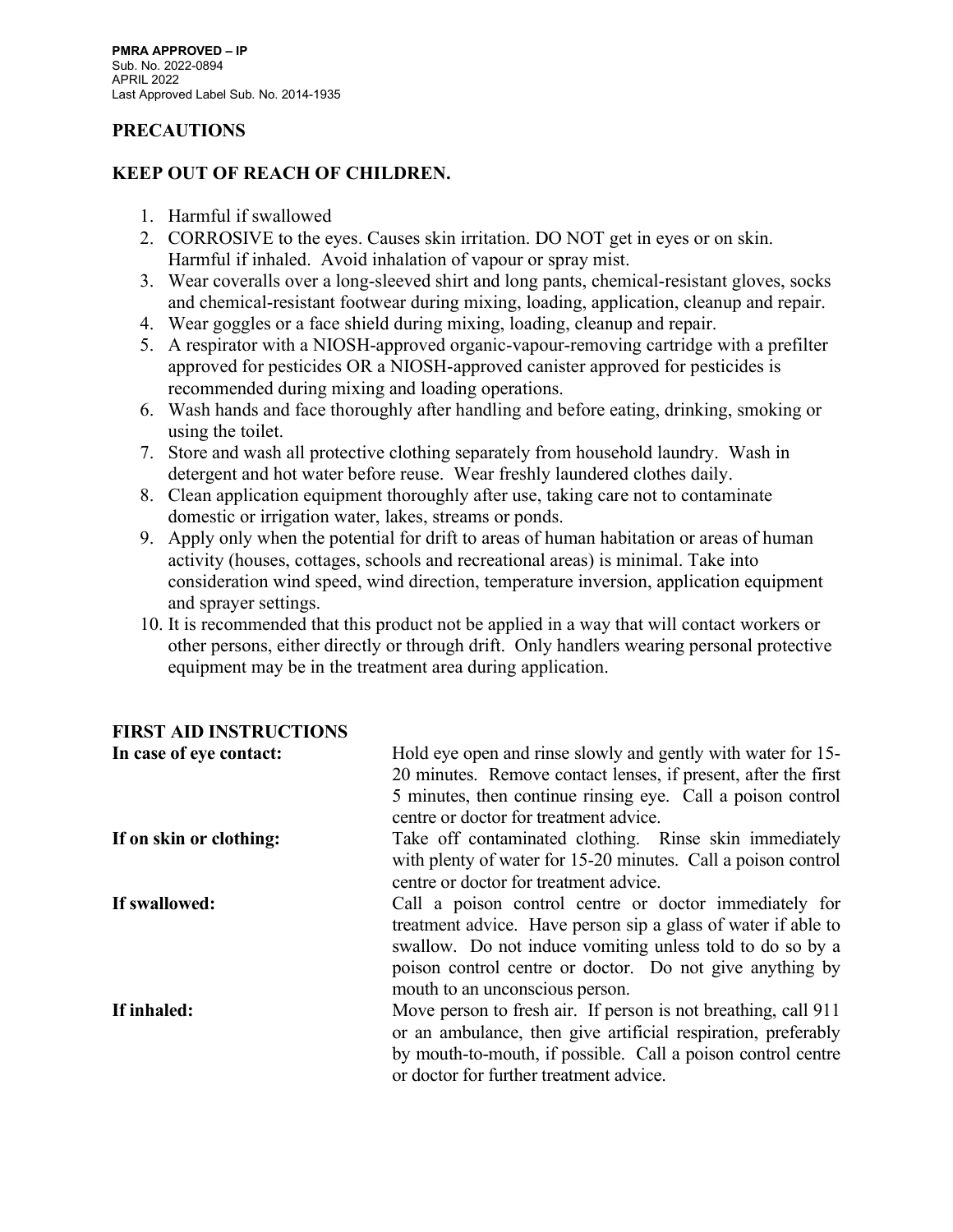Never give anything by mouth to an unconscious person. Remove victim to safe, uncontaminated area. If victim has ceased breathing, clear airway and start artificial respiration. Obtain medical attention.

Take container, label or product name and Pest Control Product Registration Number with you when seeking medical attention.

# TOXICOLOGICAL INFORMATION

Treat symptomatically.

# STORAGE

- 1. Store in original tightly closed container.
- 2. Do not ship or store near food, feed, seed and fertilizers.
- 3. Store in cool, dry, locked, well-ventilated area without floor drain.
- 4. Herbicides should be shipped or stored separately from other pesticides to avoid cross contamination.
- 5. Keep from freezing. Store above  $0^0C$ .

# DISPOSAL

Do not reuse this container for any purpose. This is a recyclable container, and is to be disposed of at a container collection site. Contact your local distributor/dealer or municipality for the location of the nearest collection site. Before taking the container to the collection site:

- 1. Triple- or pressure-rinse the empty container. Add the rinsings to the spray mixture in the tank.
- 2. Make the empty, rinsed container unsuitable for any further use.

If there is no container collection site in your area, dispose of the container in accordance with provincial requirements.

For information on disposal of unused, unwanted product, contact the manufacturer or the provincial regulatory agency. Contact the manufacturer and the provincial regulatory agency in case of a spill, and for clean-up of spills.

# NOTICE TO USER

This pest control product is to be used only in accordance with the directions on this label. It is an offence under the **PEST CONTROL PRODUCTS ACT** to use this product in a way that is inconsistent with the directions on the label.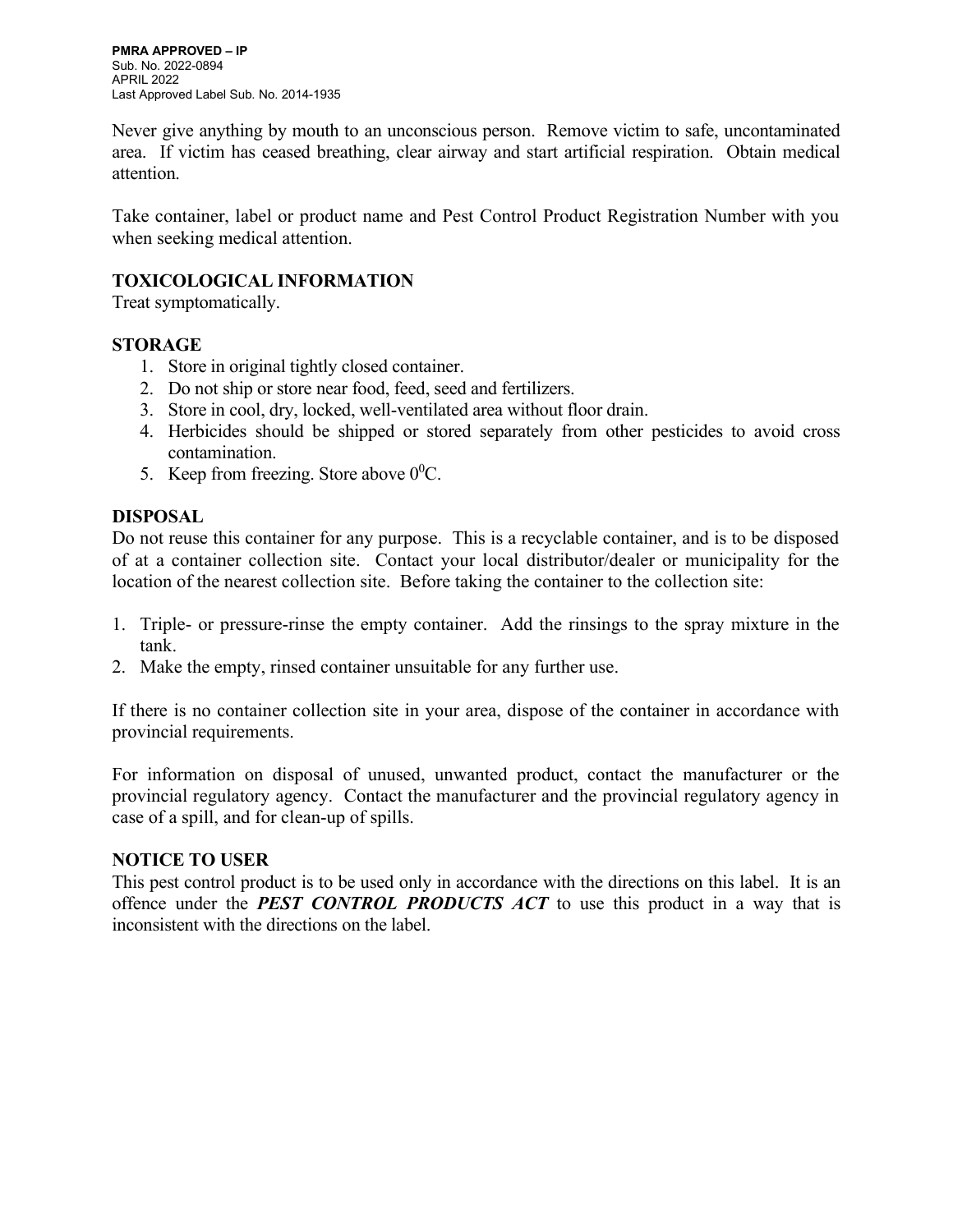# ULTRA BLAZER® HERBICIDE

# POST-EMERGENCE HERBICIDE FOR SOYBEANS AND CARROTS

**SOLUTION** 

# COMMERCIAL (AGRICULTURAL)

ACTIVE INGREDIENT: Acifluorfen (present as sodium salt) .................... 240 g/L

# REGISTRATION NO. 32330

# PEST CONTROL PRODUCTS ACT



 DANGER – CORROSIVE TO EYES AND SKIN IRRITANT

## KEEP OUT OF REACH OF CHILDREN. READ THE LABEL AND THIS BOOKLET BEFORE USING.

NET CONTENTS: 1-25 L

UPL AgroSolutions Canada Inc. 630 Freedom Business Center, Suite 402 King of Prussia, PA 19406 1-800-438-6071

FOR CHEMICAL EMERGENCY: spill, leak, fire, exposure, or accident, call CHEMTREC 1- 800-424-9300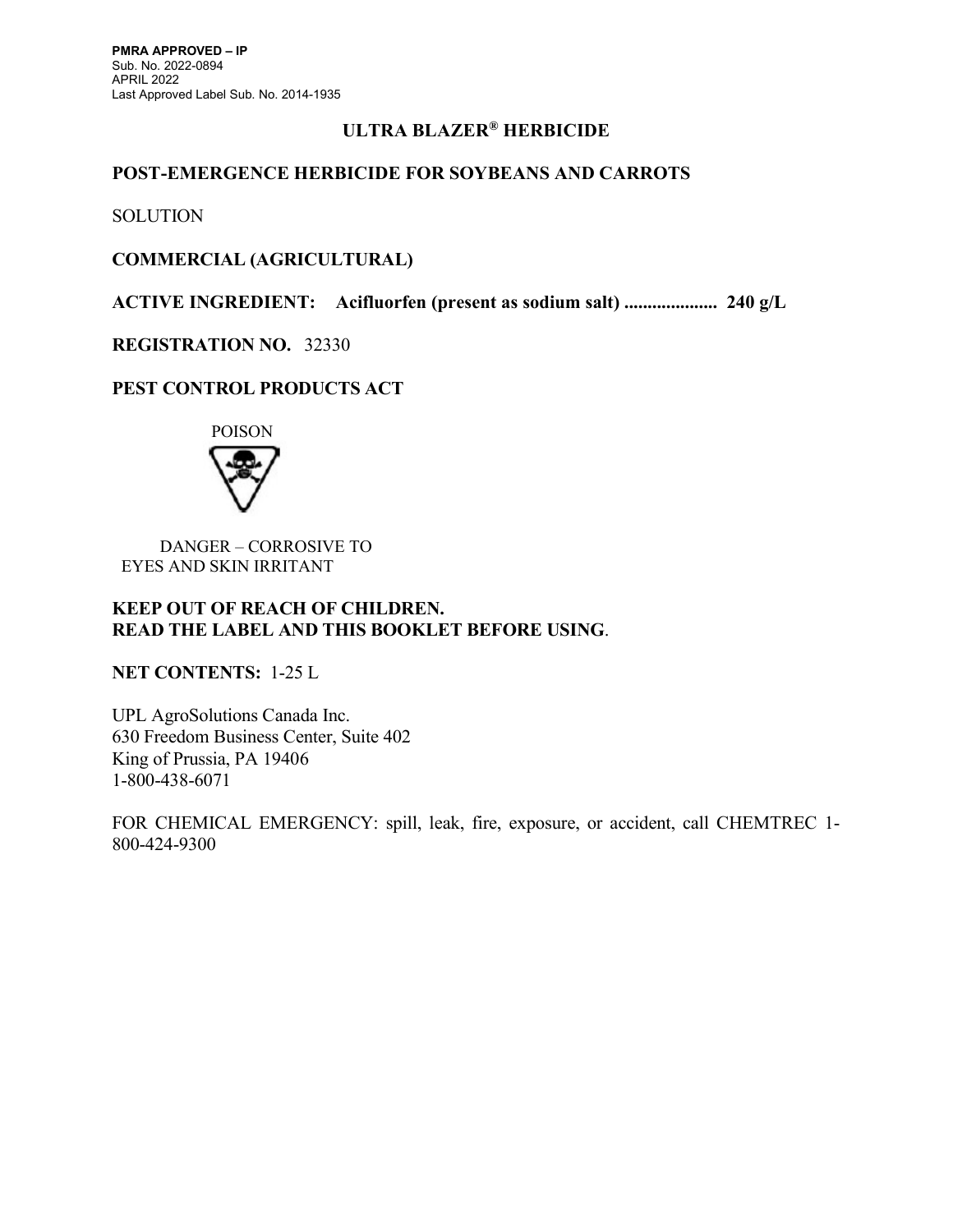#### GENERAL INFORMATION

ULTRA BLAZER is a selective post-emergence herbicide which can be applied alone or in a tank mix combination with BASAGRAN®, or BASAGRAN FORTE as a single application for the control of certain broadleaf weeds and suppression of specific perennial weeds in soybeans. ULTRA BLAZER can also be applied alone at a reduced rate for the early season suppression of redroot pigweed in carrot. For best results, apply ULTRA BLAZER herbicide when the weeds are small and actively growing. It is important to have good spray coverage on the weeds as ULTRA BLAZER works mainly by contact action. Failure to follow the suggested application rate and timing may result in unsatisfactory control.

APPLY ULTRA BLAZER USING GROUND EQUIPMENT ONLY. DO NOT APPLY BY AIR.

#### CROP TOLERANCE

Soybeans are tolerant to a postemergence application of ULTRA BLAZER when applied at the recommended growth stages and suggested rate. Soybeans may exhibit speckling, bronzing and/or leaf burn. The trifoliolate leaf emerging at the time of application may be distorted. Soybeans usually outgrow these conditions and continue to grow at a normal rate with no adverse effect on vigour, maturity, or crop yield.

## DIRECTIONS FOR USE

## TIMING OF APPLICATION

To ensure most effective weed control, correct timing is very important. Apply ULTRA BLAZER alone or the tank mix of ULTRA BLAZER + BASAGRAN, or BASAGRAN FORTE when the susceptible weeds are young and actively growing and the soybeans are in the 1-3 trifoliolate leaf stage. This is usually 24 to 28 days after soybean planting in most years. Do not apply before the first trifoliolate leaf stage of the soybean. ULTRA BLAZER and the tank mix of ULTRA BLAZER + BASAGRAN, or BASAGRAN FORTE provide the best weed control when maximum daily temperatures are expected to be above 21<sup>º</sup>C. In solid seeded or broadcast soybean plantings, ULTRA BLAZER and the tank mix of ULTRA BLAZER + BASAGRAN, or BASAGRAN FORTE should be applied when the soybeans are in the 1-2 trifoliolate leaf stage in order to ensure good spray coverage of weeds. Later applications may result in poor weed control because of advanced weed growth or poor coverage due to the crop canopy covering the weeds.

## APPLICATION INSTRUCTIONS: ULTRA BLAZER alone

Apply ULTRA BLAZER at 1.25 L/ha. When applying ULTRA BLAZER at 1.25 L/ha, add 0.5% v/v (1-2 L/ha depending on application volume) of ASSIST Oil Concentrate. This treatment will provide control of common ragweed and redroot pigweed.

Apply ULTRA BLAZER at 2.5 L/ha. Do not add oils or surfactants to the spray mixture when applying the 2.5 L/ha rate of ULTRA BLAZER alone.

ULTRA BLAZER will control the following weeds when applied prior to the specified maximum heights: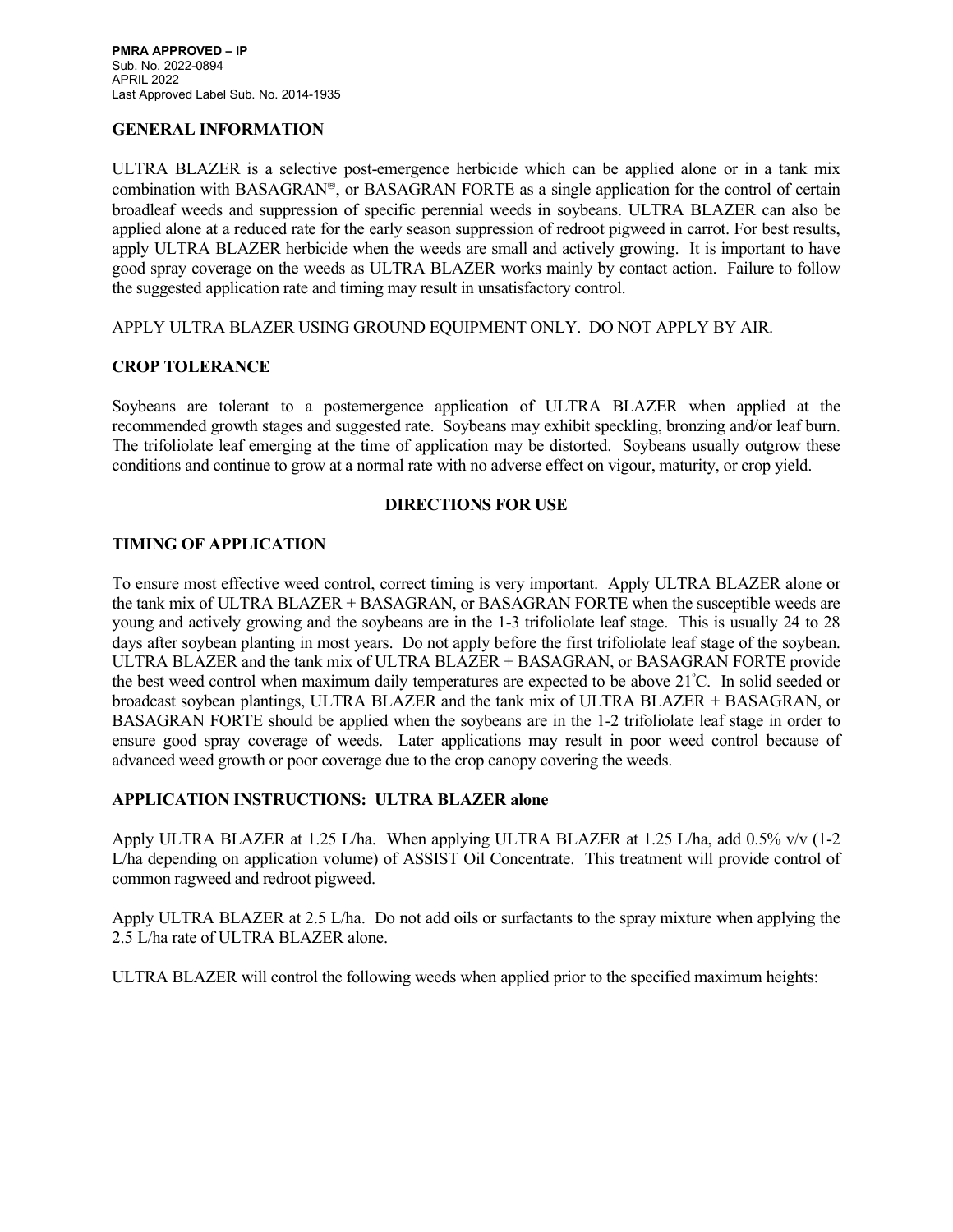## TABLE 1 - WEEDS CONTROLLED BY ULTRA BLAZER

### Annual Weeds

| <b>Broadleaf Weeds</b>     | <b>Maximum Leaf Stage</b>       |                            |
|----------------------------|---------------------------------|----------------------------|
|                            | <b>ULTRA BLAZER at 2.5 L/ha</b> | ULTRA BLAZER at 1.25 L/ha* |
| Cocklebur                  |                                 |                            |
| <b>Jimsonweed</b>          | 10                              |                            |
| Lady's-thumb (Smartweed)   | 8                               |                            |
| Lamb's-quarters            |                                 |                            |
| Mustard (Wild)             | 10                              |                            |
| Nightshade (Eastern Black) | 6                               |                            |
| Pigweed (Redroot)          | O                               |                            |
| Ragweed (Common)           |                                 |                            |

\*ASSIST Oil Concentrate required.

#### Perennial Weeds (suppression only) at 2.5 L/ha only

| Canada thistle:  | A single application of ULTRA BLAZER before the bud stage will severely<br>stunt Canada thistle. The terminal bud of the plant will be killed and the<br>thistle will generally not flower nor set seed. Limited regrowth from some<br>plants may occur. |
|------------------|----------------------------------------------------------------------------------------------------------------------------------------------------------------------------------------------------------------------------------------------------------|
| Hedge bindweed:  | ULTRA BLAZER will burn back all top growth of this perennial vine.<br>However, limited regrowth may occur.                                                                                                                                               |
| Field bindweed:  | ULTRA BLAZER will burn back the top growth of this perennial vine.<br>However, limited regrowth will occur, depending upon conditions at the<br>time of application. The underground root system is not affected by this<br>herbicide treatment.         |
| Common milkweed: | ULTRA BLAZER will burn back top growth of milkweed if this perennial<br>weed receives thorough spray coverage. However, there will be immediate<br>regrowth from the base of the stem, or from underground roots.                                        |

## APPLICATION INSTRUCTIONS: ULTRA BLAZER plus BASAGRAN, or BASAGRAN FORTE tank mixture

Read all labels and follow the most stringent precautions of tank mix products.

ULTRA BLAZER can be tank mixed with BASAGRAN, or BASAGRAN FORTE for control of additional broadleaf weeds.

## ULTRA BLAZER and BASAGRAN

When tank mixing ULTRA BLAZER and BASAGRAN, use ASSIST Oil Concentrate at a rate of 0.5% v/v (1.0 to 2.0 L/ha depending on climate conditions and the spray volume). Under hot, humid conditions, restrict the ASSIST rate to 1.0 L/ha.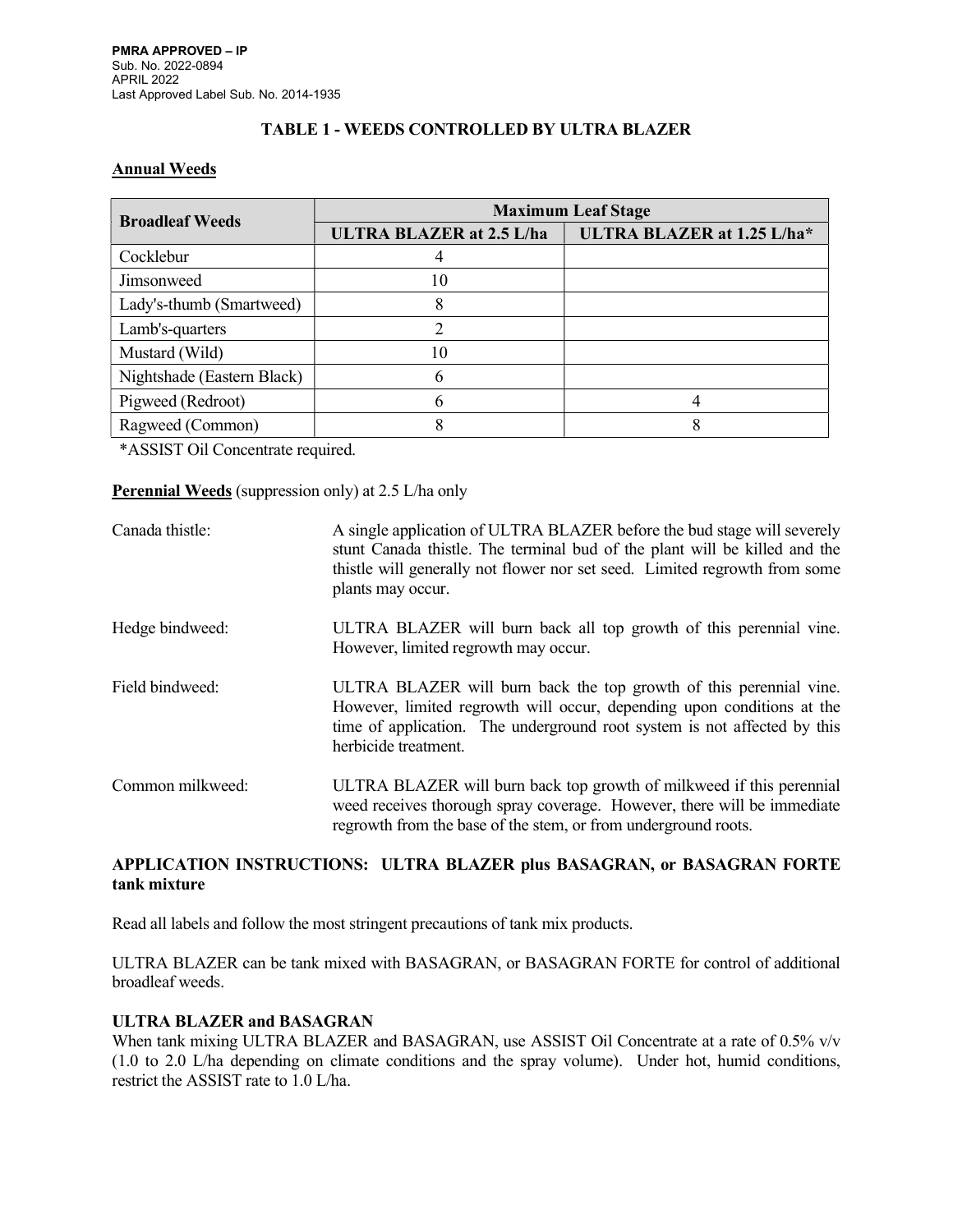PMRA APPROVED – IP Sub. No. 2022-0894 APRIL 2022 Last Approved Label Sub. No. 2014-1935

Use the following application rates when tank mixing ULTRA BLAZER with BASAGRAN: ULTRA BLAZER at 0.63 L/ha plus BASAGRAN at 1.75 L/ha plus ASSIST Oil Concentrate at 1.0 to 2.0 L/ha will control the weeds listed in Table 2 up to the specified leaf stage.

## ULTRA BLAZER AND BASAGRAN FORTE

Use the following application rates when tank mixing ULTRA BLAZER with BASAGRAN FORTE:

ULTRA BLAZER at 1.25 L/ha plus BASAGRAN FORTE at 1.25 L/ha will control the weeds listed in Table 2 up to the specified leaf stage. Use this treatment where common ragweed and/or redroot pigweed are the dominant weed species present.

#### OR

ULTRA BLAZER at 0.63 L/ha plus BASAGRAN FORTE at 1.75 L/ha will control the weeds listed in Table 2 up to the specified leaf stage. Use this treatment where lamb's-quarters and weeds other than common ragweed and redroot pigweed are the dominant weed species present.

### Do not use ASSIST Oil Concentrate or other surfactant with the ULTRA BLAZER plus BASAGRAN FORTE tank mixture.

### TABLE 2 - WEEDS CONTROLLED BY ULTRA BLAZER PLUS BASAGRAN, OR BASAGRAN FORTE TANK MIXES

|                          | <b>Maximum Leaf Stage</b>                                                 |                                                                                          |  |
|--------------------------|---------------------------------------------------------------------------|------------------------------------------------------------------------------------------|--|
| <b>Weed Species</b>      | <b>ULTRA BLAZER at 1.25 L/ha</b><br>plus BASAGRAN FORTE at<br>$1.25$ L/ha | <b>ULTRA BLAZER at 0.63 L/ha</b><br>plus BASAGRAN FORTE or<br>BASAGRAN* or *at 1.75 L/ha |  |
| Bird rape                |                                                                           | h                                                                                        |  |
| Cocklebur                |                                                                           | 6                                                                                        |  |
| Flower-of-an-hour        |                                                                           | 6                                                                                        |  |
| Lady's-thumb (Smartweed) |                                                                           | 8                                                                                        |  |
| Lamb's-quarters          | 6                                                                         | 6                                                                                        |  |
| Mustard (Wild)           |                                                                           | 8                                                                                        |  |
| Nightshade (Species)     |                                                                           | 4                                                                                        |  |
| Pigweed (Redroot)        | 8                                                                         | 8                                                                                        |  |
| Ragweed (Common)         | 8                                                                         | 8                                                                                        |  |
| Shepherd's-purse         |                                                                           | 6                                                                                        |  |
| Stinkweed                |                                                                           | 6                                                                                        |  |
| Velvetleaf               | 4                                                                         |                                                                                          |  |

\*ASSIST Oil Concentrate required.

Weeds treated prior to the first true leaf stage may not be adequately controlled. Refer to BASAGRAN, or BASAGRAN FORTE label for additional restrictions and limitations.

# NOTE TO USER: READ THE FOLLOWING BEFORE USING THIS PRODUCT FOR THE INDICATED SPECIAL USE APPLICATIONS

The DIRECTIONS FOR USE for the uses described in this section of the label were developed by persons other than UPL Agrosolutions Canada Inc. under the User Requested Minor Use Label Expansion program.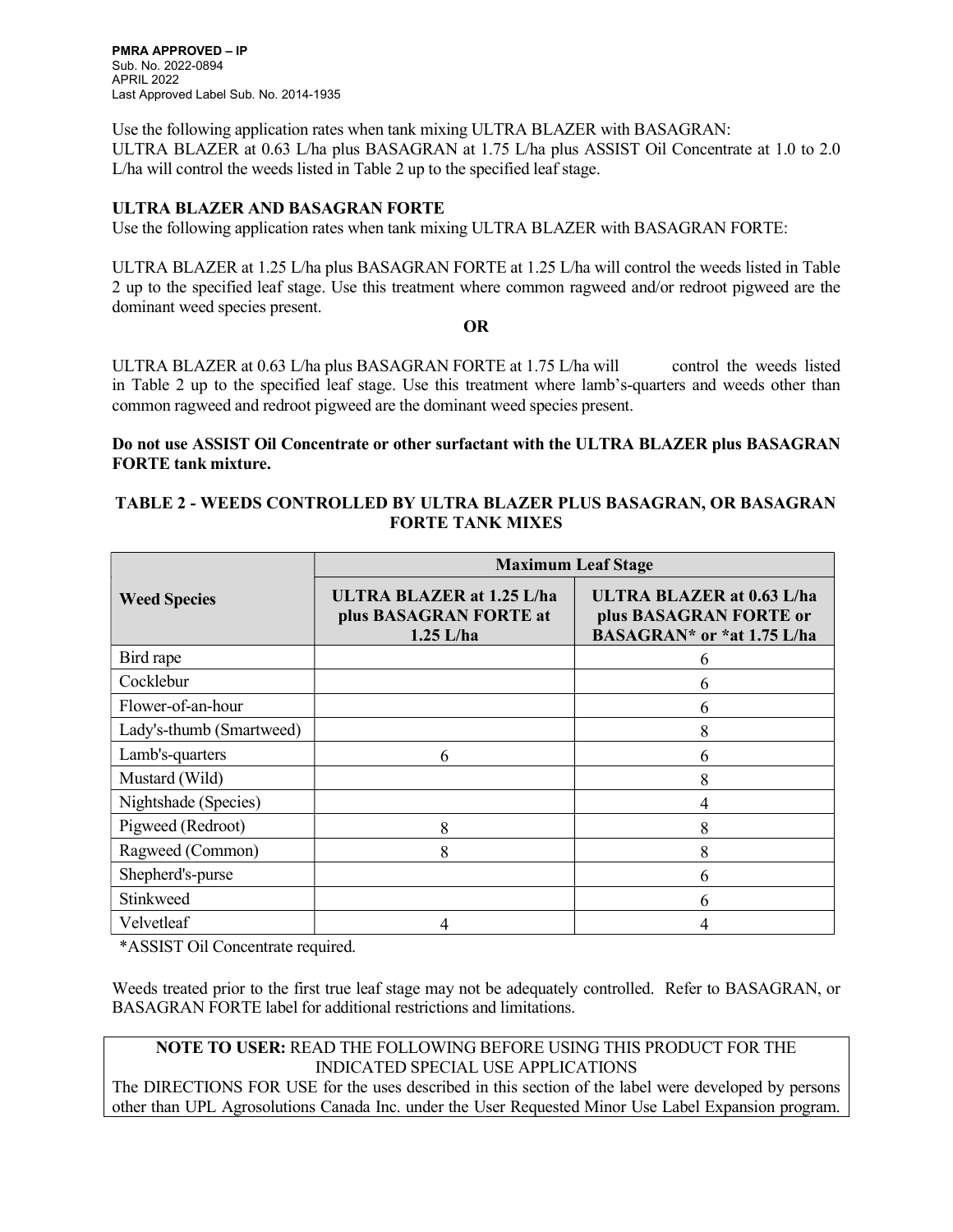For these uses, United Phosphorus Inc. has not fully assessed performance (efficacy) and/or crop tolerance (phytotoxicity) under all environmental conditions or for all crop varieties when used in accordance with the label. The user should test the product on a small area first, under local conditions and using standard practices, to confirm the product is suitable for widespread application.

## Carrots:

For early-season suppression of redroot pigweed, apply 94 mL/ha of Ultra Blazer plus 0.5% v/v of Assist Oil Concentrate after the carrots have emerged and redroot pigweed is at the 2- to 4-leaf stage. Apply a sufficient water volume to ensure good coverage. Do not apply more than one application per year. Do not apply within 40 days of harvest (40-day PHI).

## MIXING

- 1. Shake container well before using.
- 2. Clean spray tank with suitable tank cleaner and fill the clean and empty spray tank one-half full with water. Begin agitation and add the required amount of ULTRA BLAZER.
- 3. If required, add the correct amount of BASAGRAN FORTE, or BASAGRAN followed by ASSIST. Empty containers should be triple-rinsed with water and the rinsing added to the spray tank while maintaining agitation.
- 4. Add the remainder of water to the spray tank and maintain sufficient agitation during mixing and spraying to ensure a uniform spray mixture.
- 5. If an oil film starts to build up in the tank, drain it and clean the tank with detergent solution.
- 6. Thoroughly clean the spray tank immediately after use by flushing the system with clean water containing detergent.

# RESTRICTIONS AND LIMITATIONS

- 1. Do not treat any crop other than soybeans or carrots.
- 2. Do not use ULTRA BLAZER with additives, pesticides or fertilizers not specifically recommended on this label.
- 3. Do not apply ULTRA BLAZER to crops that have been subjected to stress from conditions such as:
	- a. frost
	- b. hail damage
	- c. flooding
	- d. hot, humid weather
	- e. drought
	- f. widely fluctuating temperatures
	- g. prolonged cold weather
	- h. injury from prior herbicide applications
	- as crop injury may result.
- 4. Rainfall within 6 hours of application may reduce effectiveness of spray, particularly on perennial weeds.
- 5. When ULTRA BLAZER is applied beyond the maximum weed heights, limited to unsatisfactory weed control will result.
- 6. Cool weather conditions or drought will delay herbicide activity and if prolonged, may result in poor weed control.
- 7. Cultivation before or during the application of ULTRA BLAZER or the tank mix of ULTRA BLAZER + BASAGRAN, or BASAGRAN FORTE is not recommended. If cultivation is desired, wait until 7 days after application.

# 8. DO NOT APPLY ULTRA BLAZER BY AIR.

9. Avoid spray drift which could result in damage to non-target crops.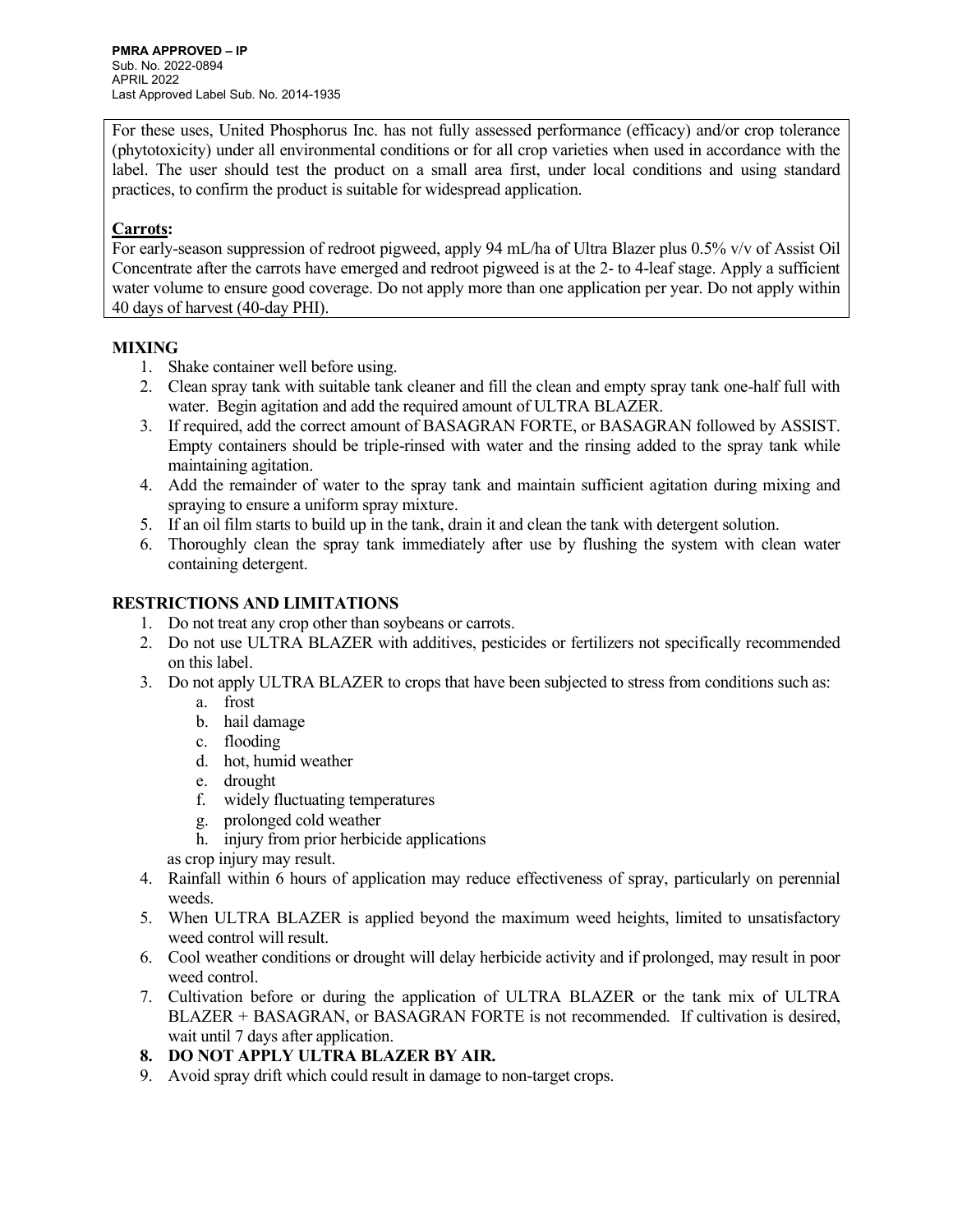- 10. DO NOT apply this product directly to aquatic habitats (such as lakes, rivers, sloughs, ponds, prairie potholes, creeks, marshes, streams, reservoirs, ditches and wetlands), estuaries or marine habitats.
- 11. Do not apply ULTRA BLAZER on soybeans grown on sand or loamy sand soils.
- 12. CAUTION: Do not graze treated crop or cut for hay; sufficient data are not available to support such use.
- 13. DO NOT enter or allow worker entry into treated areas during the restricted entry interval (REI) of 12 hours.
- 14. Field sprayer application: DO NOT apply during periods of dead calm. Avoid application of this product when winds are gusty. DO NOT apply with spray droplets smaller than the American Society of Agricultural Engineers (ASAE) medium classification.
- 15. Buffer zones: A buffer zone of 15 meters is required between the point of direct application and the closest downwind edge of sensitive terrestrial habitats (such as grasslands, forested areas, shelter belts, woodlots, hedgerows, pastures, rangelands and shrublands). When a tank mixture is used, consult the labels of the tank-mix partners and observe the largest (most restrictive) buffer zones of the products involved in the tank mixture.
- 16. DO NOT contaminate irrigation or drinking water supplies or aquatic habitats by cleaning of equipment or disposal of wastes.

## ENVIRONMENTAL PRECAUTIONS

The use of this chemical may result in contamination of groundwater particularly in areas where soils are permeable (e.g., sandy soil) and/or the water table is shallow.

To reduce runoff from treated areas into aquatic habitats, consider the characteristics and conditions of the site before treatment. Site characteristics and conditions that may lead to runoff include, but are not limited to, heavy rainfall, moderate to steep slope, bare soil, poorly draining soil (e.g., soils that are compacted, fine textured or low in organic matter such as clay).

Avoid application of this product when heavy rain is forecast.

Observe the buffer zones as specified under the "Restrictions and Limitations" section of this label.

## RESISTANCE-MANAGEMENT RECOMMENDATIONS

For resistance management, ULTRA BLAZER is a Group 14 herbicide. Any weed population may contain or develop plants naturally resistant to ULTRA BLAZER and other Group 14 herbicides. The resistant biotypes may dominate the weed population if these herbicides are used repeatedly in the same field. Other resistance mechanisms that are not linked to site of action, but specific for individual chemicals, such as enhanced metabolism, may also exist. Appropriate resistance-management strategies should be followed.

To delay herbicide resistance:

- Where possible, rotate the use of ULTRA BLAZER or other Group 14 herbicides with different herbicide groups that control the same weeds in a field.
- Use tank mixtures with herbicides from a different group when such use is permitted.
- Herbicide use should be based on an IPM program that includes scouting, historical information related to herbicide use and crop rotation, and considers tillage (or other mechanical), cultural, biological and other chemical control practices.
- Monitor treated weed populations for resistance development.
- Prevent movement of resistant weed seeds to other fields by cleaning harvesting and tillage equipment and planting clean seed.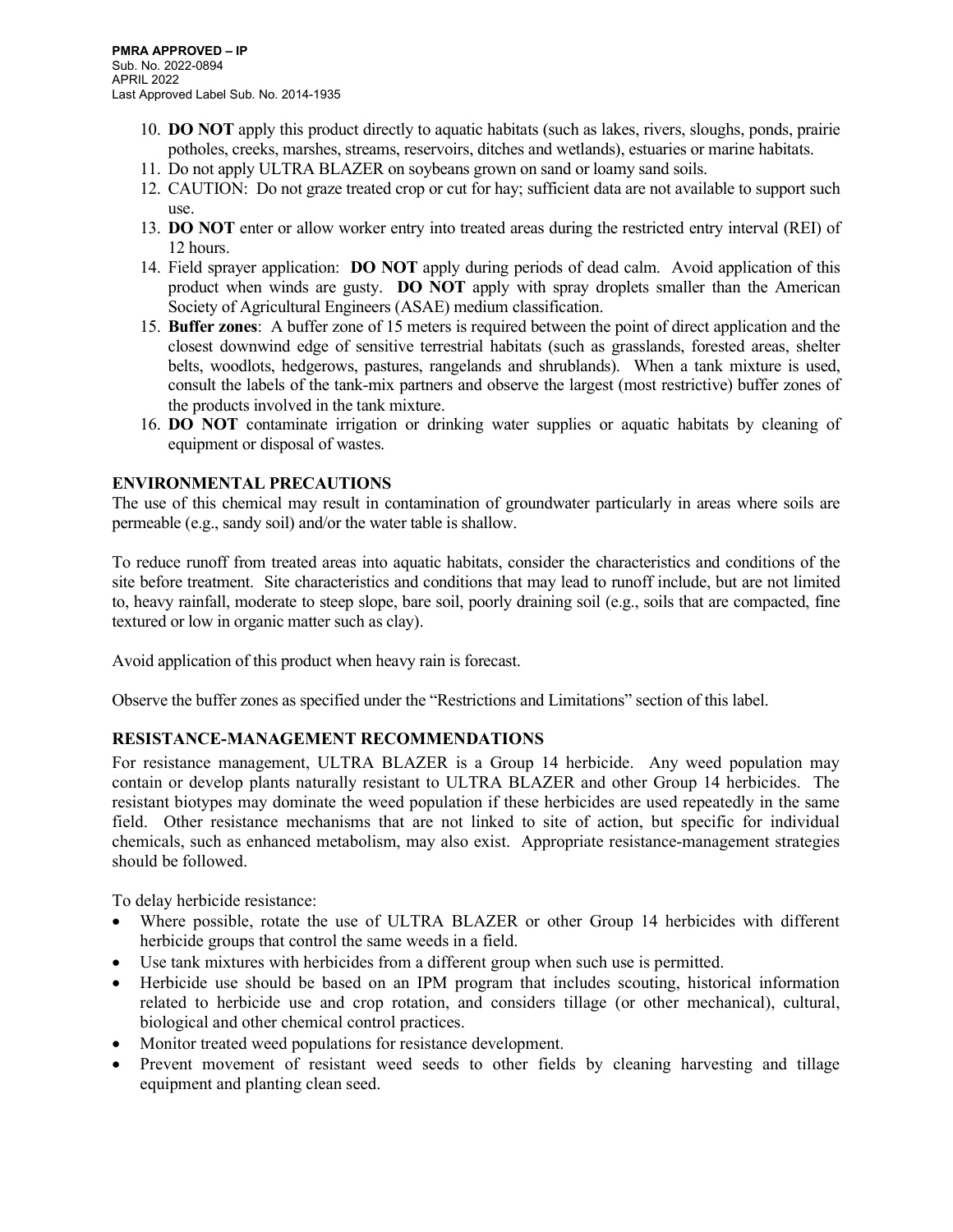- Contact your local extension specialist or certified crop advisors for any additional pesticide resistance-management and/or integrated weed-management recommendations for specific crops and weed biotypes.
- For further information or to report suspected resistance, contact UPL Agrosolutions Canada Inc. at 1- 800-438-6071.

# **PRECAUTIONS**

## KEEP OUT OF REACH OF CHILDREN.

- 1. Harmful if swallowed.
- 2. CORROSIVE to the eye. Causes skin irritation. DO NOT get in eyes or on skin. Harmful if inhaled. Avoid inhalation of vapour or spray mist.
- 3. Wear coveralls over a long-sleeved shirt and long pants, chemical-resistant gloves, socks and chemical-resistant footwear during mixing, loading, application, cleanup and repair.
- 4. Wear goggles or a face shield during mixing, loading, cleanup and repair.
- 5. A respirator with a NIOSH-approved organic-vapour-removing cartridge with a prefilter approved for pesticides OR a NIOSH-approved canister approved for pesticides is recommended during mixing and loading operations.
- 6. Wash hands and face thoroughly after handling and before eating, drinking, smoking or using the toilet.
- 7. Store and wash all protective clothing separately from household laundry. Wash in detergent and hot water before reuse. Wear freshly laundered clothes daily.
- 8. Clean application equipment thoroughly after use, taking care not to contaminate domestic or irrigation water, lakes, streams or ponds.
- 9. Apply only when the potential for drift to areas of human habitation or areas of human activity (houses, cottages, schools and recreational areas) is minimal. Take into consideration wind speed, wind direction, temperature inversion, application equipment and sprayer settings.
- 10. It is recommended that this product not be applied in a way that will contact workers or other persons, either directly or through drift. Only handlers wearing personal protective equipment may be in the treatment area during application.

# FIRST AID INSTRUCTIONS

| In case of eye contact: | Hold eye open and rinse slowly and gently with water for 15-20 minutes. Remove<br>contact lenses, if present, after the first 5 minutes, then continue rinsing eye. Call a<br>poison control centre or doctor for treatment advice.                                              |
|-------------------------|----------------------------------------------------------------------------------------------------------------------------------------------------------------------------------------------------------------------------------------------------------------------------------|
| If on skin or clothing: | Take off contaminated clothing. Rinse skin immediately with plenty of water for<br>15-20 minutes. Call a poison control centre or doctor for treatment advice.                                                                                                                   |
| If swallowed:           | Call a poison control centre or doctor immediately for treatment advice. Have<br>person sip a glass of water if able to swallow. Do not induce vomiting unless told<br>to do so by a poison control centre or doctor. Do not give anything by mouth to an<br>unconscious person. |
| If inhaled:             | Move person to fresh air. If person is not breathing, call 911 or an ambulance,<br>then give artificial respiration, preferably by mouth-to-mouth, if possible. Call a<br>poison control centre or doctor for further treatment advice.                                          |

Never give anything by mouth to an unconscious person. Remove victim to safe, uncontaminated area. If victim has ceased breathing, clear airway and start artificial respiration. Obtain medical attention.